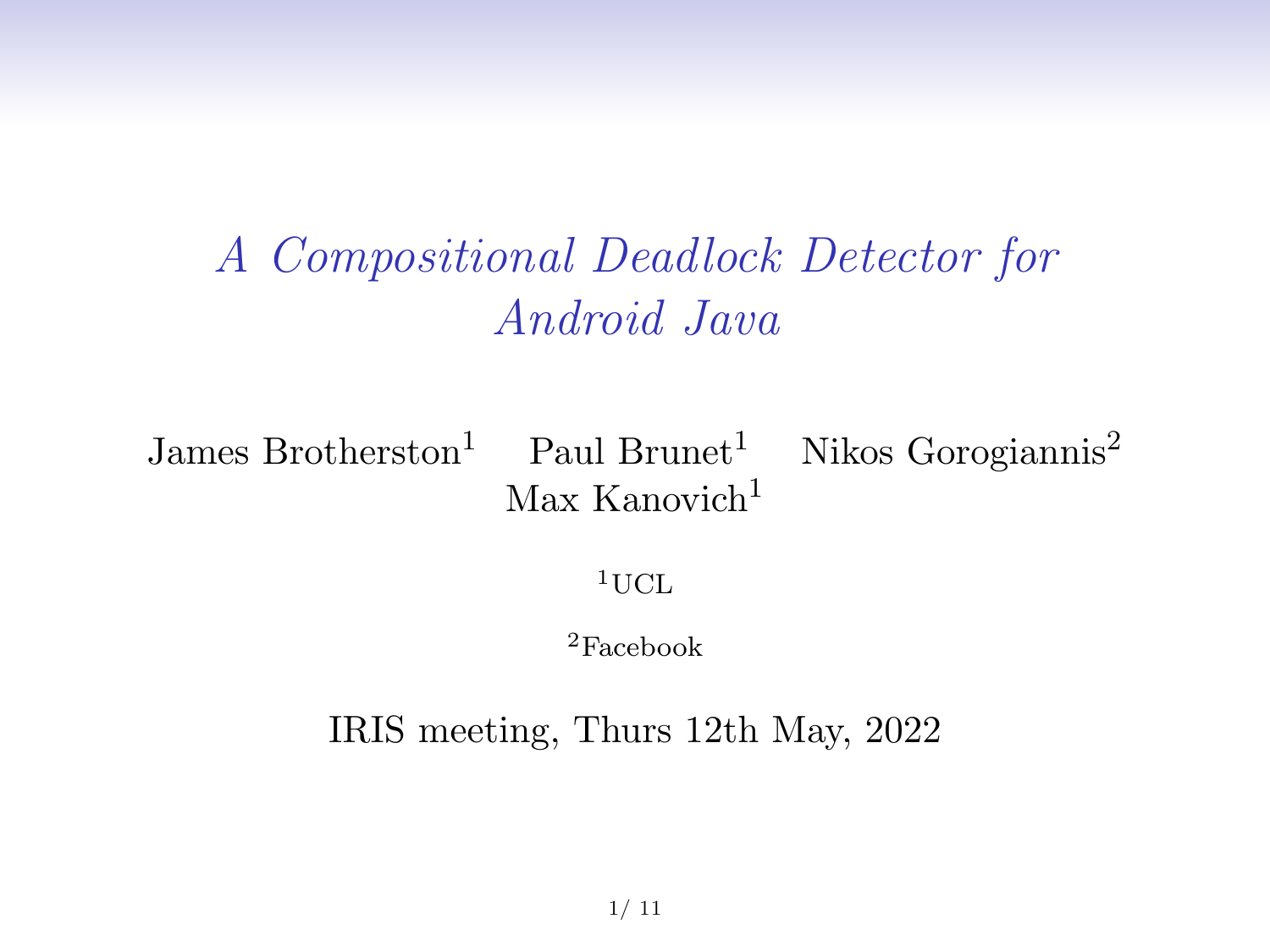## Problem overview

At Facebook, the aim was:

- to find deadlocks introduced by code revisions ...
- ... at code review time  $(< 15 \text{ mins})$ ...
- ... on thousands of revisions per day...
- ... in codebases of tens of millions of LoC.

Deadlock analyses typically require the whole program. We cannot afford that.

A deadlock involves two (or more) traces. But a revision often affects only one trace.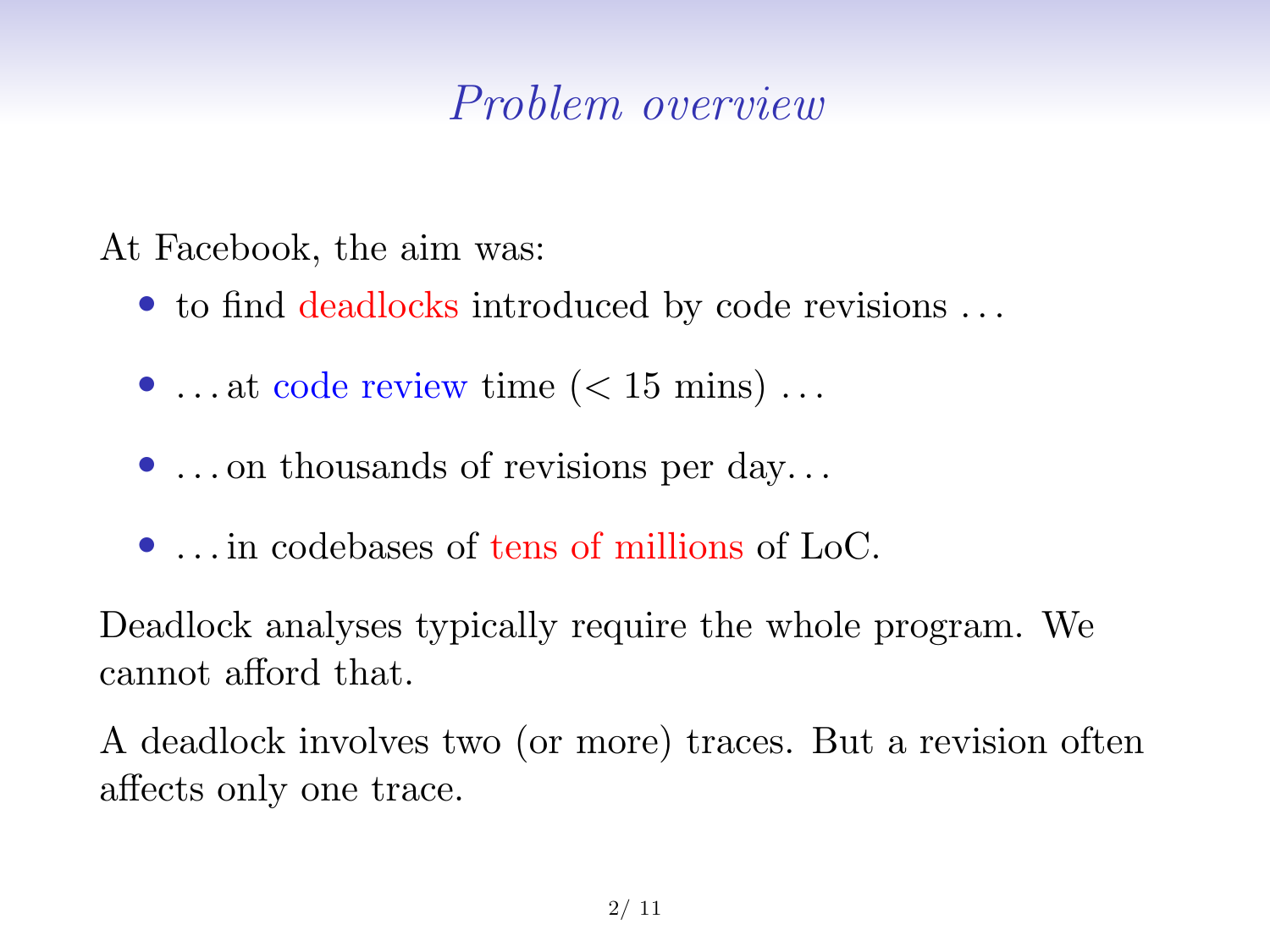# Approach

- Compositional abstraction of each method;
- Sound and complete deadlock condition for abstract programs;
- Partial-program analysis of modified files in revision;
- Concurrency check what methods may be run in parallel with Foo?
- Implementation in FB Infer (open source, OCaml).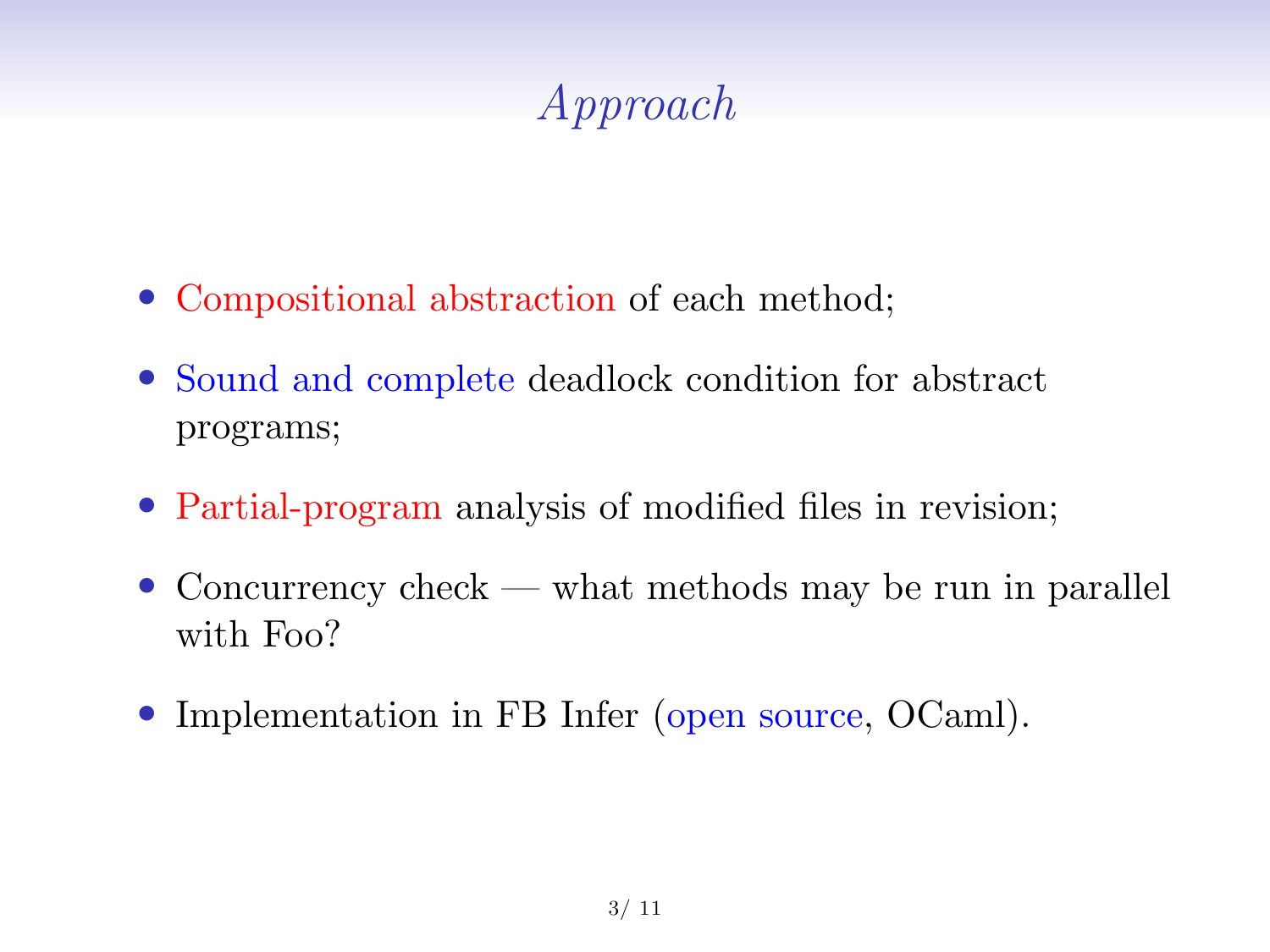### Abstract programming language

We consider parallel compositions of sequential statements with procedure calls and balanced re-entrant locks:

$$
C := \begin{array}{c} \mathtt{skip} \, | \, p() \mid \mathtt{acq}(\ell); C; \mathtt{rel}(\ell) \mid C; C \\[1ex] |\, \mathtt{if}(\ast) \text{ then } C \text{ else } C \mid \mathtt{while}(\ast) \text{ do } C \end{array}
$$

Program configurations are given by  $\langle C, L \rangle$  where L : Locks  $\rightarrow$  N is the lock state.

We write  $|L| = {\ell \in \textsf{Locks} \mid L(\ell) > 0}$  and  $L \# L'$  to mean  $|L_1 \cap L_2| = \emptyset$ . We write ∅ for the empty lock state sending all locks to 0.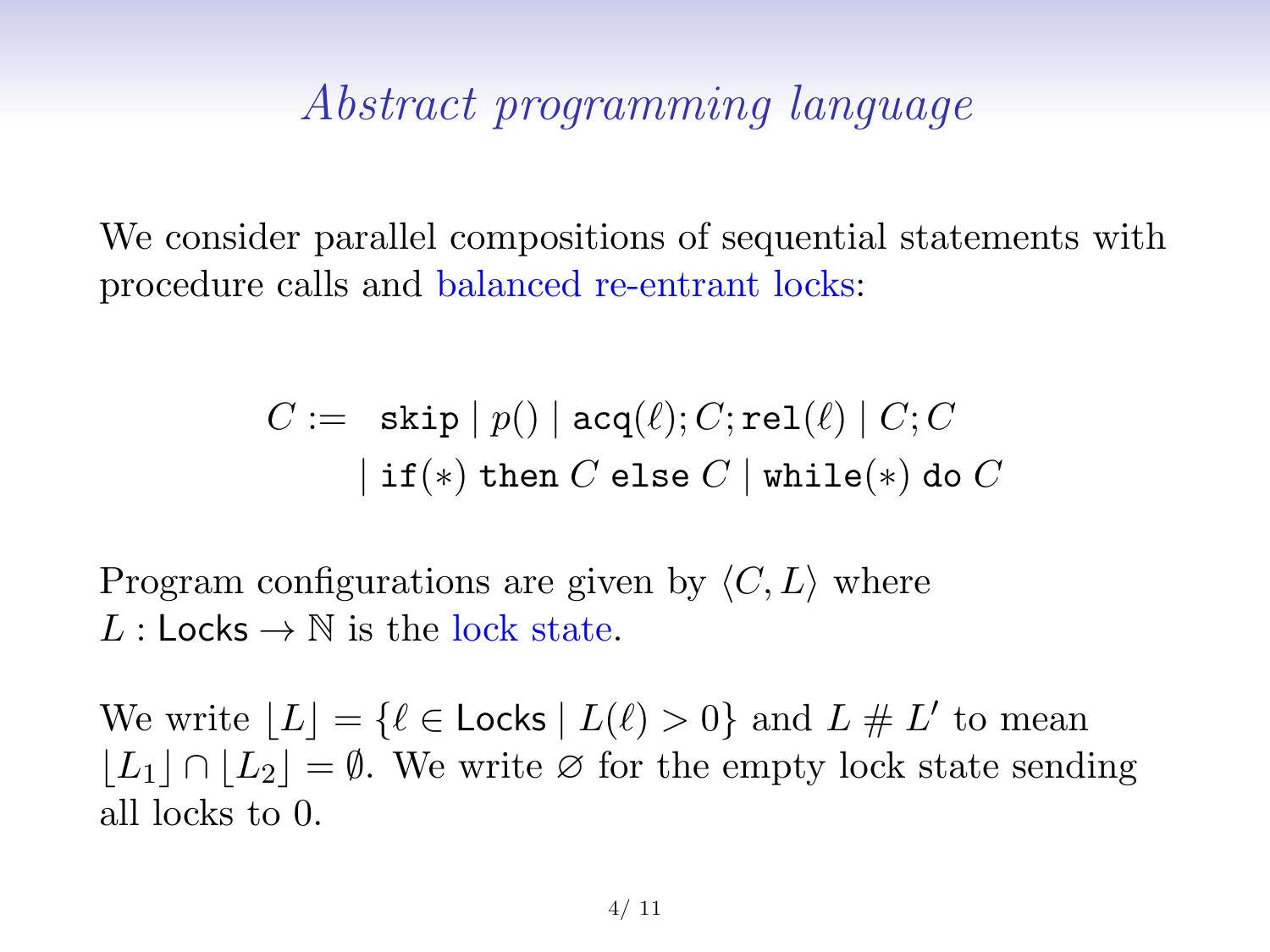### Operational semantics

$$
\langle \mathrm{acq}(\ell), L \rangle \rightarrow \langle \mathrm{skip}, L[\ell + +] \rangle \tag{acq}
$$
\n
$$
\langle \mathrm{rel}(\ell), L \rangle \rightarrow \langle \mathrm{skip}, L[\ell - -] \rangle \left( L(\ell) > 0 \right) \quad (\mathrm{rel})
$$
\n
$$
\frac{\langle C_1, L_1 \rangle \rightarrow \langle C_1', L_1' \rangle}{\langle C_1 || C_2, (L_1, L_2) \rangle \leadsto \langle C_1 || C_2, (L_1', L_2) \rangle} \quad (\mathrm{par}\ 1)
$$

 $C_1 \parallel C_2$  deadlocks if:

- $\langle C_1 | | C_2, (\emptyset, \emptyset) \rangle \rightsquigarrow^* \langle C_1' | | C_2', (L_1', L_2') \rangle$ ; and
- $\langle C_i', L_i' \rangle \to \langle C_i'', L_i'' \rangle$  for each  $i \in \{1, 2\}$ ; but
- there is no transition from  $\langle C'_1 | | C'_2, (L'_1, L'_2) \rangle$ .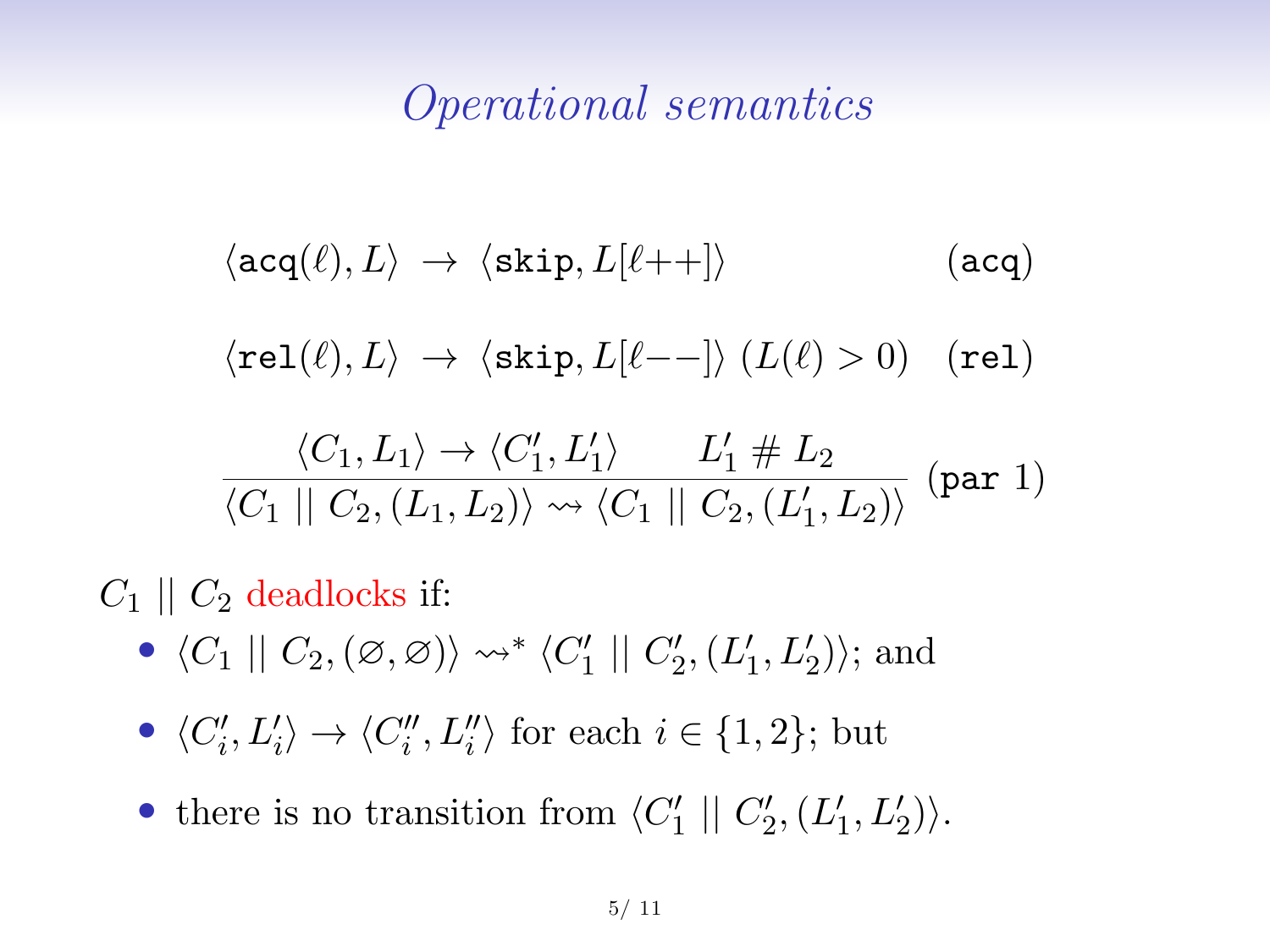## Critical pairs

 $(X, \ell)$  is a critical pair of statement C if an execution of C acquires  $\ell$  while holding the locks X:

$$
\begin{aligned} \langle C,\varnothing\rangle &\to^*\langle \mathtt{acq}(\ell);C',L\rangle \to \langle C',L[\ell{+}+] \rangle\\ \text{with}\ X&=\lfloor L\rfloor\ \text{and}\ \ell\notin X\ . \end{aligned}
$$

#### Theorem

For any statement C its set  $\mathrm{Crit}(C)$  of critical pairs is finite, and computable in  $\mathsf{NP}\text{-}\mathit{time}$  (in the size of C).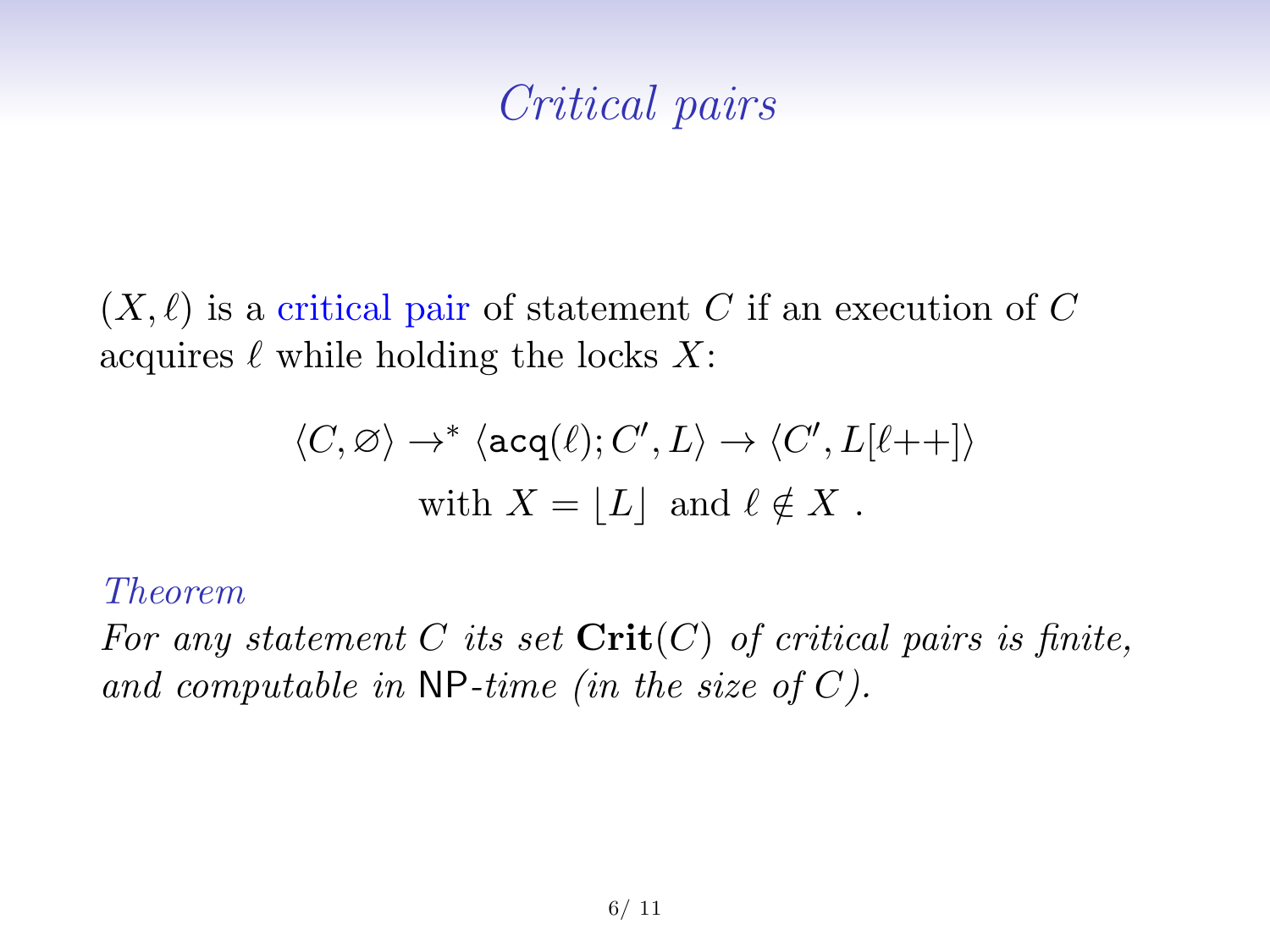### Critical pairs example

$$
C_1: \quad \texttt{acq}(x); \texttt{acq}(y); \texttt{skip}; \texttt{rel}(y); \texttt{rel}(x)\\ C_2: \quad \texttt{acq}(y); \texttt{acq}(x); \texttt{skip}; \texttt{rel}(x); \texttt{rel}(y)
$$

We have:

$$
Crit(C_1) = \{ (\emptyset, x), (\{x\}, y) \}
$$
  
Crit(C<sub>2</sub>) = \{ (\emptyset, y), (\{y\}, x) \}

Now let  $C_i' = \texttt{acq}(z); C_i'; \texttt{rel}(z), \text{ for } i \in \{1,2\}.$  Then:

$$
Crit(C_1) = \{ (\emptyset, z), (\{z\}, x), (\{z, x\}, y) \}
$$
  
 
$$
Crit(C_2) = \{ (\emptyset, z), (\{z\}, y), (\{z, y\}, x) \}
$$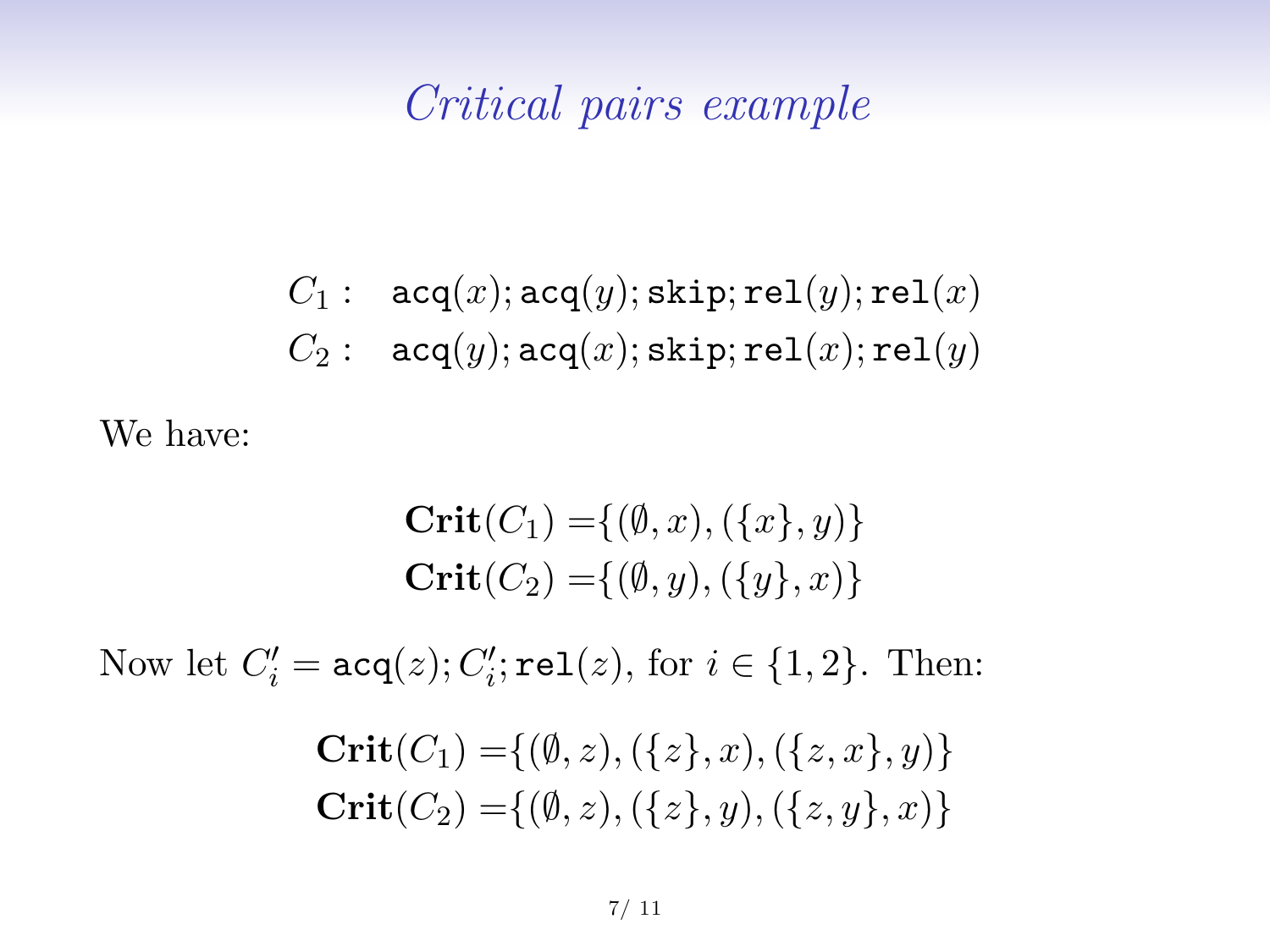### Deadlock theorem

#### Theorem

 $C_1 \parallel C_2$  deadlocks iff  $(X_1, \ell_1) \in \mathbf{Crit}(C_1), (X_2, \ell_2) \in \mathbf{Crit}(C_2)$ with  $\ell_1 \in X_2$  and  $\ell_2 \in X_1$  and  $X_1 \cap X_2 = \emptyset$ .

#### Example

 $C_1$ :  $\texttt{acq}(x)$ ;  $\texttt{acq}(y)$ ;  $\texttt{skip}$ ;  $\texttt{rel}(y)$ ;  $\texttt{rel}(x)$  $C_2$ :  $acq(y); acq(x); skip; rel(x); rel(y)$ **Crit** $(C_1)$ : { $(\emptyset, x)$ , { $\{x\}, y$ }  $\text{Crit}(C_2): \{(\emptyset, y), (\{y\}, x)\}\$ 

Observe the condition is met and indeed  $C_1 \parallel C_2$  deadlocks.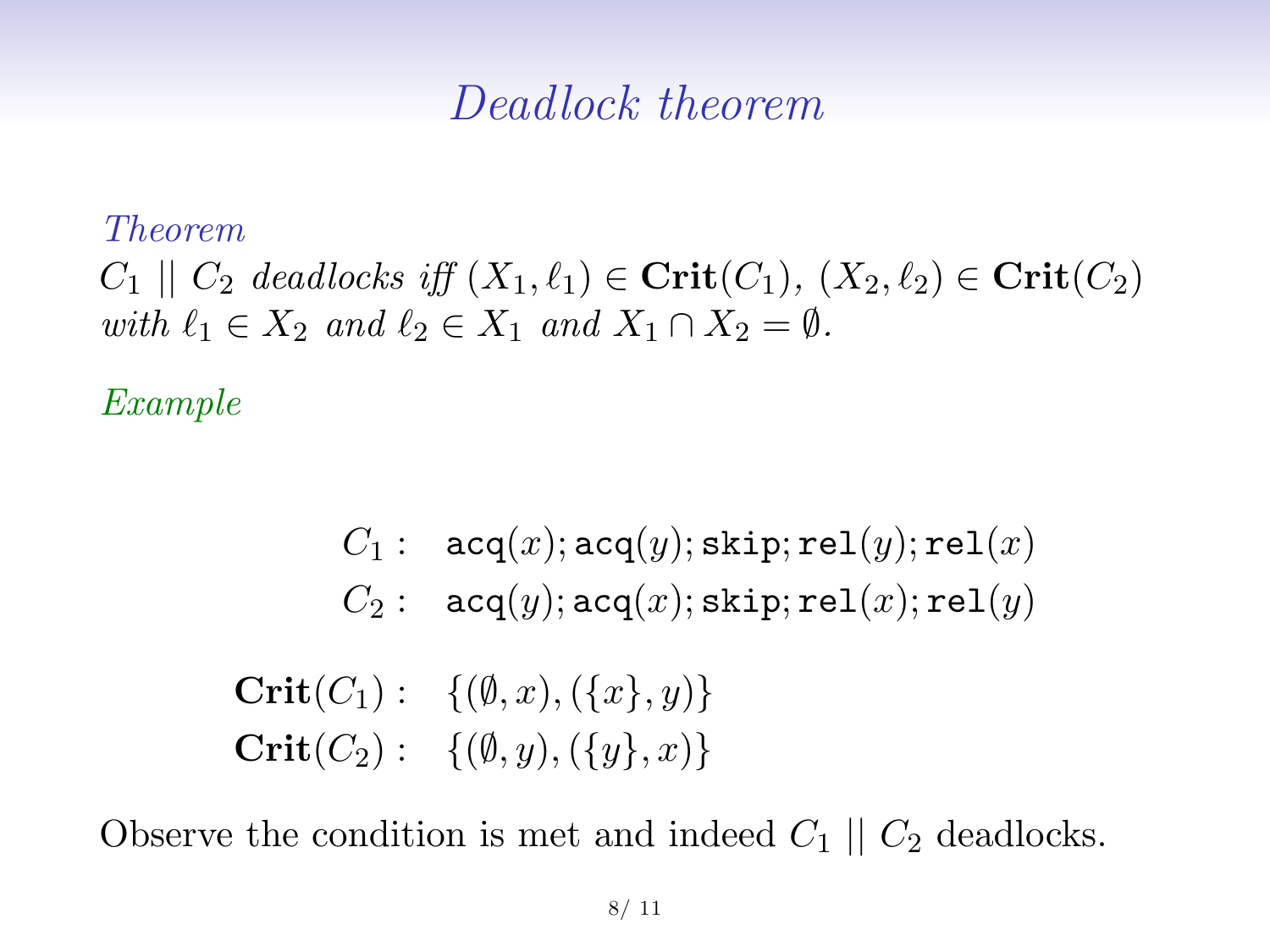### Deadlock theorem

#### Theorem

 $C_1 \parallel C_2$  deadlocks iff  $(X_1, \ell_1) \in \mathbf{Crit}(C_1), (X_2, \ell_2) \in \mathbf{Crit}(C_2)$ with  $\ell_1 \in X_2$  and  $\ell_2 \in X_1$  and  $X_1 \cap X_2 = \emptyset$ .

#### Example

$$
C'_1: \begin{array}{l} \mathtt{acq}(z);\mathtt{acq}(x);\mathtt{acq}(y);\mathtt{skip};\mathtt{rel}(y);\mathtt{rel}(x);\mathtt{rel}(z)\\ C'_2: \end{array} \\ \mathtt{acq}(z);\mathtt{acq}(y);\mathtt{acq}(x);\mathtt{skip};\mathtt{rel}(x);\mathtt{rel}(y);\mathtt{rel}(z) \end{array}
$$

Crit $(C'_1): \{( \emptyset, z), (\{ z \}, x), (\{ z, x \}, y) \}$ Crit $(C'_2): \{(0, z), (\{z\}, y), (\{z, y\}, x)\}\$ 

The condition is not met and indeed  $C_1' \parallel C_2'$  does not deadlock.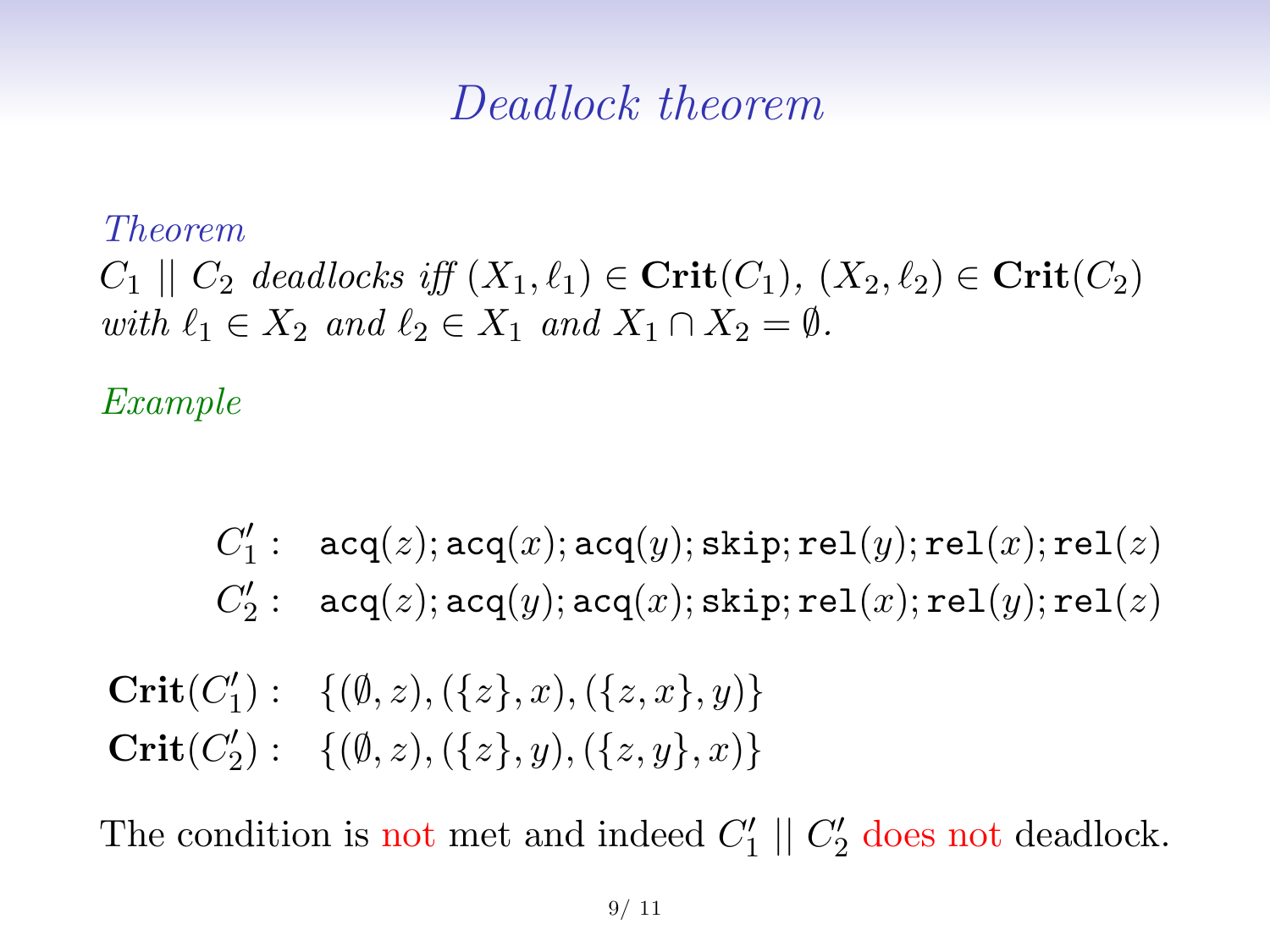## Implementation